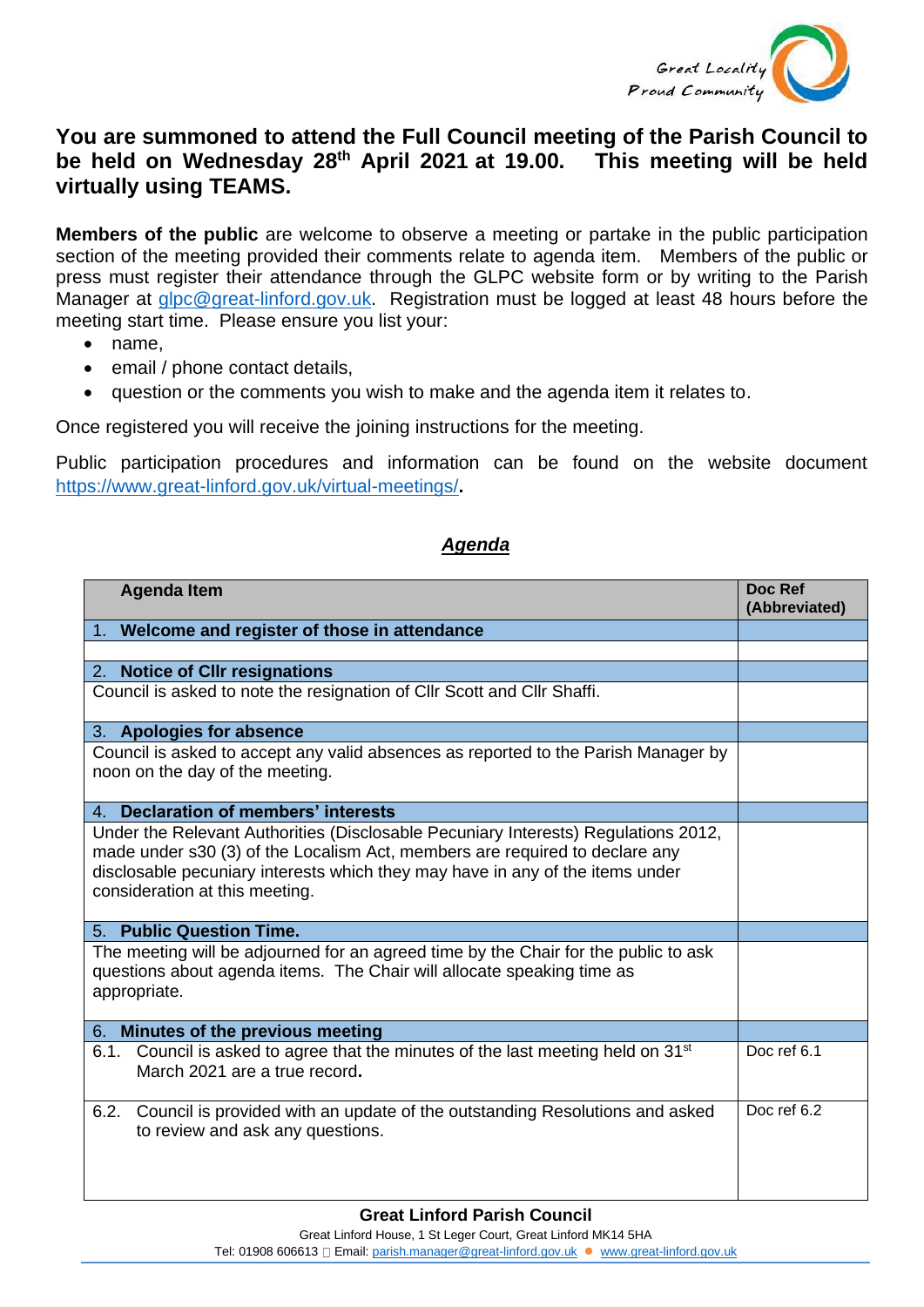

|      | <b>Agenda Item</b>                                                                                                                                                                                                                                                                                                                                                                                                                                                                                     | Doc Ref<br>(Abbreviated)                              |
|------|--------------------------------------------------------------------------------------------------------------------------------------------------------------------------------------------------------------------------------------------------------------------------------------------------------------------------------------------------------------------------------------------------------------------------------------------------------------------------------------------------------|-------------------------------------------------------|
|      | 7. Grant applications                                                                                                                                                                                                                                                                                                                                                                                                                                                                                  |                                                       |
|      | Council is presented with applications received in line with the Grant Policy.                                                                                                                                                                                                                                                                                                                                                                                                                         |                                                       |
| 7.1. | Cllr Foskett proposes that the grant application from Stephenson's academy is<br>dealt with as a community project in partnership with a local artist and the<br>academy where several GLP students attend. The aim is to renew the mural<br>at the Great Linford underpass with a piece of work celebrating Keyworkers.<br>The total cost would be £1600, and money will be used form the Community<br>Programme but an invite to Stantonbury Parish Council for a partnership is to<br>be discussed. | Doc Ref 7<br>Memo<br>Doc Folder of<br>information for |
| 7.2. | Application from Bedford & MK Waterway towards the setting up costs of the<br>Electra canal boat and trips £800 to £1,960.                                                                                                                                                                                                                                                                                                                                                                             | applications                                          |
| 7.3. | Application from Covid Families towards the celebration and memorial event<br>for family members lost during the pandemic £3,000.                                                                                                                                                                                                                                                                                                                                                                      |                                                       |
|      | 7.4. Application from Giffard Park Friends towards library provision in the school<br>£1,000.                                                                                                                                                                                                                                                                                                                                                                                                          |                                                       |
| 7.5. | Application from Keeping Kids of the Streets to provide free sports provision<br>for kids £1,000.                                                                                                                                                                                                                                                                                                                                                                                                      |                                                       |
| 7.6. | Application from Melting Pot to provide food and lessons for families for £750.                                                                                                                                                                                                                                                                                                                                                                                                                        |                                                       |
|      | 8. To note and accept the draft minutes of the recent Committee / Sub<br>Committee meetings and to consider any recommendation therein not<br>otherwise specified on the agenda                                                                                                                                                                                                                                                                                                                        |                                                       |
|      | Cllrs are asked to review the documentation. Recommendations to this council<br>meeting are highlighted.                                                                                                                                                                                                                                                                                                                                                                                               | Doc 8.1<br>Doc 8.2<br>Doc 8.3                         |
| 8.2. | 8.1. Planning Sub Committee - 0 recommendations<br>Community Services Committee - 29th March - 0 recommendations<br>8.3. Community Services Committee - 12 <sup>th</sup> April - 0 recommendations                                                                                                                                                                                                                                                                                                     |                                                       |
| 9.   | <b>Finance's transactions</b>                                                                                                                                                                                                                                                                                                                                                                                                                                                                          |                                                       |
| 9.1. | Procurement Process - Council are asked to agree to the expenditure of<br>£960 to engage with MKC Procurement department to process the required<br>tenders for the Landscape contract and the Sports Ground contract due in<br>October. As with contracts over £25k the financial requirements require<br>engagement of the contract finder process. This is an unbudgeted item and<br>monies will be taken from General reserves.                                                                    |                                                       |
| 9.2. | Month's Finance Report and payments - The April finances have been<br>entered on the system, but a report cannot be produced until the previous<br>financial year has been closed. The year-end closedown is scheduled for<br>completion by DCK Accounting on 14 <sup>th</sup> May.<br>The details have been checked by Cllr Widdowson and Cllr Burgess and will<br>be reported at the full council meeting on 26 <sup>th</sup> May.                                                                   | Doc ref 9.2                                           |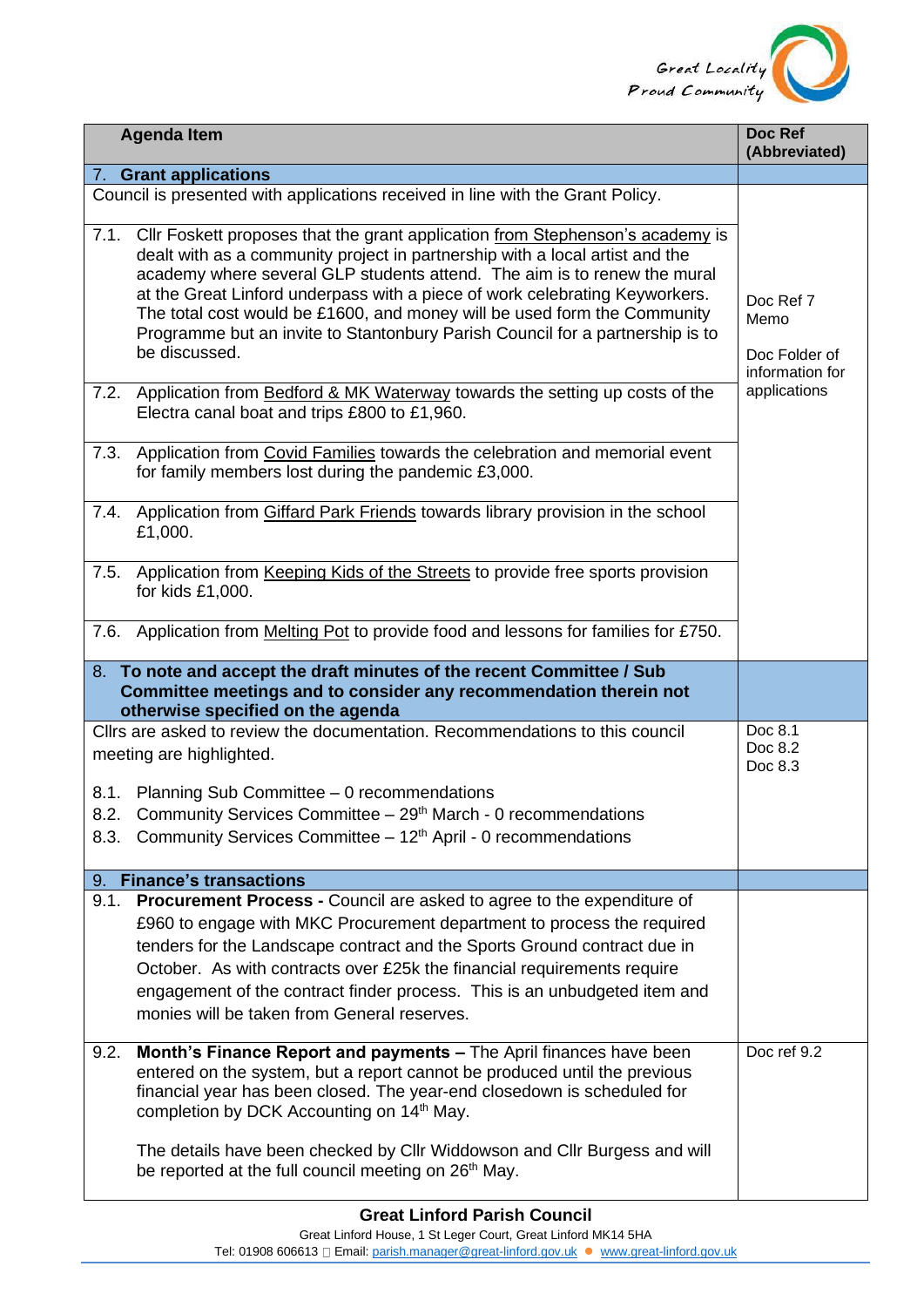

|           | <b>Agenda Item</b>                                                                                                                                                                                                                                                                                                                                                                                                                                                                                                                                                                                               | Doc Ref<br>(Abbreviated)                                             |
|-----------|------------------------------------------------------------------------------------------------------------------------------------------------------------------------------------------------------------------------------------------------------------------------------------------------------------------------------------------------------------------------------------------------------------------------------------------------------------------------------------------------------------------------------------------------------------------------------------------------------------------|----------------------------------------------------------------------|
|           | Cllr Widdowson proposes that council approve the payments as<br>recommended by himself and Cllr Burgess.                                                                                                                                                                                                                                                                                                                                                                                                                                                                                                         |                                                                      |
| 9.3.      | Project Marsh Drive Existing a project update report is provided.                                                                                                                                                                                                                                                                                                                                                                                                                                                                                                                                                | Doc ref 9.3                                                          |
|           | The tender process has been completed for the roofing working. MKC<br>procurement team have assisted with the process and a supplier has been<br>identified. Council is asked to provide agreement to the results of this process<br>but to note that the winning tender is a very low quote compared to the<br>estimate and other bids. The Supplier has been challenged and is committed<br>to the price, the references have been requested and the due diligence<br>completed.                                                                                                                               | Procurement<br>document<br>confidential until<br>contracts<br>agreed |
|           | Tender information is available to council but due to the confidential nature is<br>not available to the public currently.                                                                                                                                                                                                                                                                                                                                                                                                                                                                                       |                                                                      |
|           | Cllr Widdowson proposes that the contract be awarded to the winning tender<br>contractor for the sum of £23,708.69 plus VAT for the re-roofing of the existing<br>pavilion provided that all references are confirmed. PM to review when they<br>are received.                                                                                                                                                                                                                                                                                                                                                   |                                                                      |
|           | Council should note that provision has been made within the EMR asset<br>schedule for this maintenance work. However, the funding for this activity is to<br>be taken in advance, there is sufficient reserves within this funding pot to<br>cover the expenditure. Scheduled reserves over the next 2 years will<br>replenish the pot for other longer-term commitments.                                                                                                                                                                                                                                        |                                                                      |
| 9.4.      | Transfer of Funds to Deposit Account - Council is asked to note that the<br>transfer of £140,000.00 to CCLA Deposit Account has been completed.                                                                                                                                                                                                                                                                                                                                                                                                                                                                  |                                                                      |
|           | 10. End of Remote meetings from 7th May 2021                                                                                                                                                                                                                                                                                                                                                                                                                                                                                                                                                                     |                                                                      |
|           | Council is asked to consider the Governments recent decision to remove the power<br>for virtual meetings. A memo is attached and supported with various information<br>documentation.                                                                                                                                                                                                                                                                                                                                                                                                                            | Doc 10 Memo<br>Doc 10 info                                           |
| consider. | The implication of this decision is that all meetings should now be held face to face.<br>A High Court challenge on this decision was presented on the 22 <sup>nd</sup> April but at the<br>time of compiling the agenda there is not an outcome. As such Council is asked to                                                                                                                                                                                                                                                                                                                                    | Folder of<br>related<br>information                                  |
|           | 10.1. If it wishes to restart face to face meetings from the $7th$ May, to include all the<br>caveats to ensure covid secure working as noted in the report?<br>10.2. If 10.1 is not agreeable should online meetings continue. Council needs to be<br>aware that decisions made during this time maybe challenged.<br>10.3. If 10.1 and 10.2 are not agreeable, then emergency delegated responsibilities<br>are used until June 17 <sup>th</sup> when lockdown restrictions are removed. This has<br>implications for the Annual Parish Council Meeting, but we do not have an<br>election of Cllrs this year. |                                                                      |
|           | 10.4. The Chair, Vice and PM will draft a response on behalf of GLPC to the call-in<br>consultation, circulate it for consideration from Cllrs, collate the majority<br>findings and respond accordingly. If meetings are being run - bring back to<br>Council for approval before 17 <sup>th</sup> June.                                                                                                                                                                                                                                                                                                        |                                                                      |